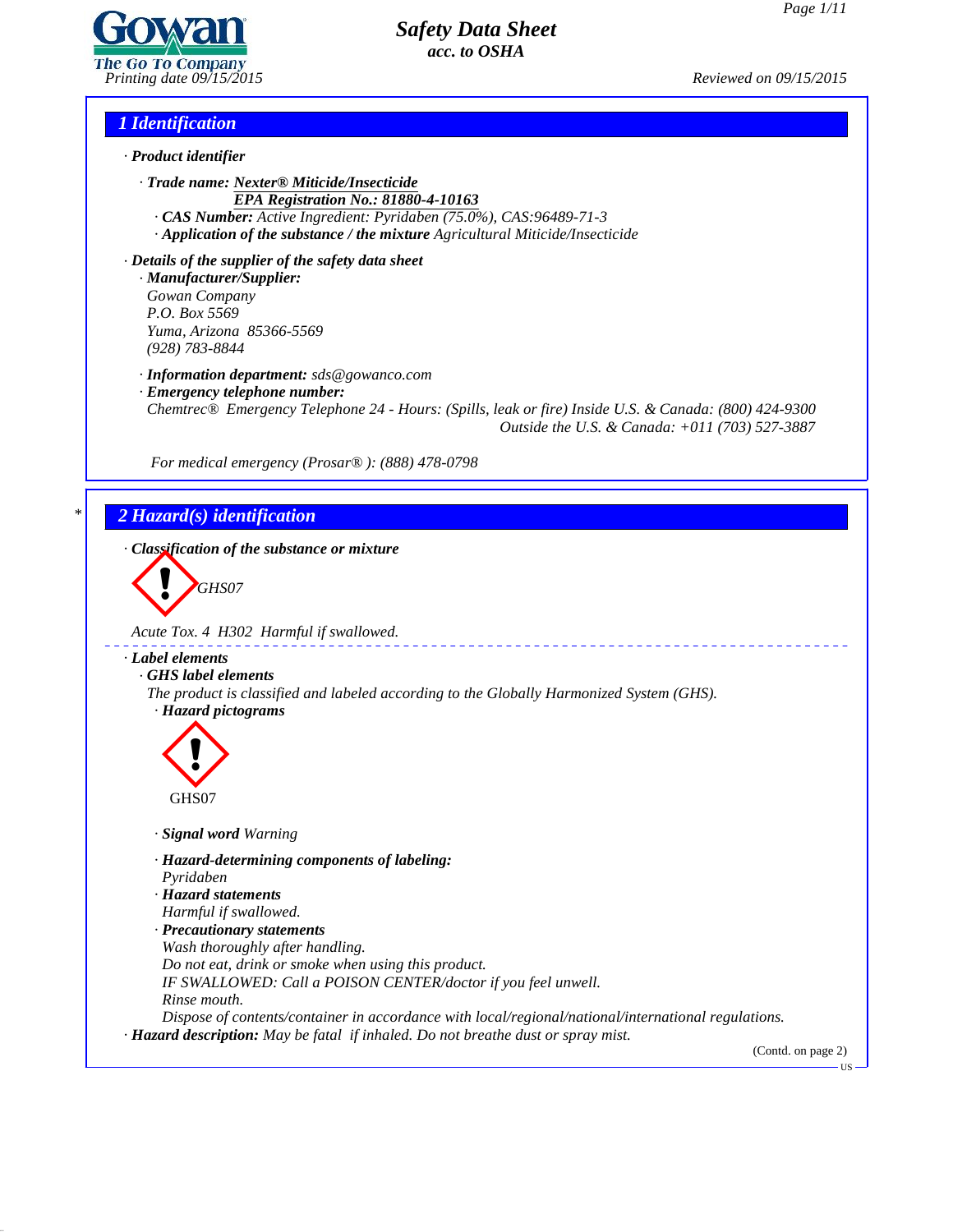(Contd. of page 1)

# *Safety Data Sheet acc. to OSHA*

*Printing date 09/15/2015 Reviewed on 09/15/2015*



- *4 Severe Hazard 3 Serious Hazard*
- *2 Moderate Hazard*
- *1 Slight Hazard*
- *0 Minimal Hazard*



## *HAZARD INDEX:*

- *4 Severe Hazard*
- *3 Serious Hazard*
- *2 Moderate Hazard*
- *1 Slight Hazard 0 Minimal Hazard*

# *· Other hazards*

- *· Results of PBT and vPvB assessment · PBT: Not applicable in US.*
	- *· vPvB: Not applicable in US.*

# *3 Composition/information on ingredients*

*· Chemical characterization: Mixtures*

*· Description: Mixture of the substances listed below with nonhazardous additions.*

*· Dangerous components:*

*Pyridaben Acute Tox. 3, H301; Acute Tox. 3, H331; Aquatic Acute 1, H400; Aquatic Chronic 1, H410*

*75.0%*

# *4 First-aid measures*

*· Description of first aid measures*

*· General information:*

Have the product container or label with you when calling a poison control center or doctor, or going for *treatment.*

*You may also contact 1-888-478-0798 for emergency medical treatment information.*

*· After inhalation:*

41.2.6

*• Move person to fresh air.*

• If person is not breathing, call 911 or an ambulance, then give artificial respiration, preferably mouth-to*mouth if possible.*

*• Call poison control center or doctor for further treatment advice.*

(Contd. on page 3)

US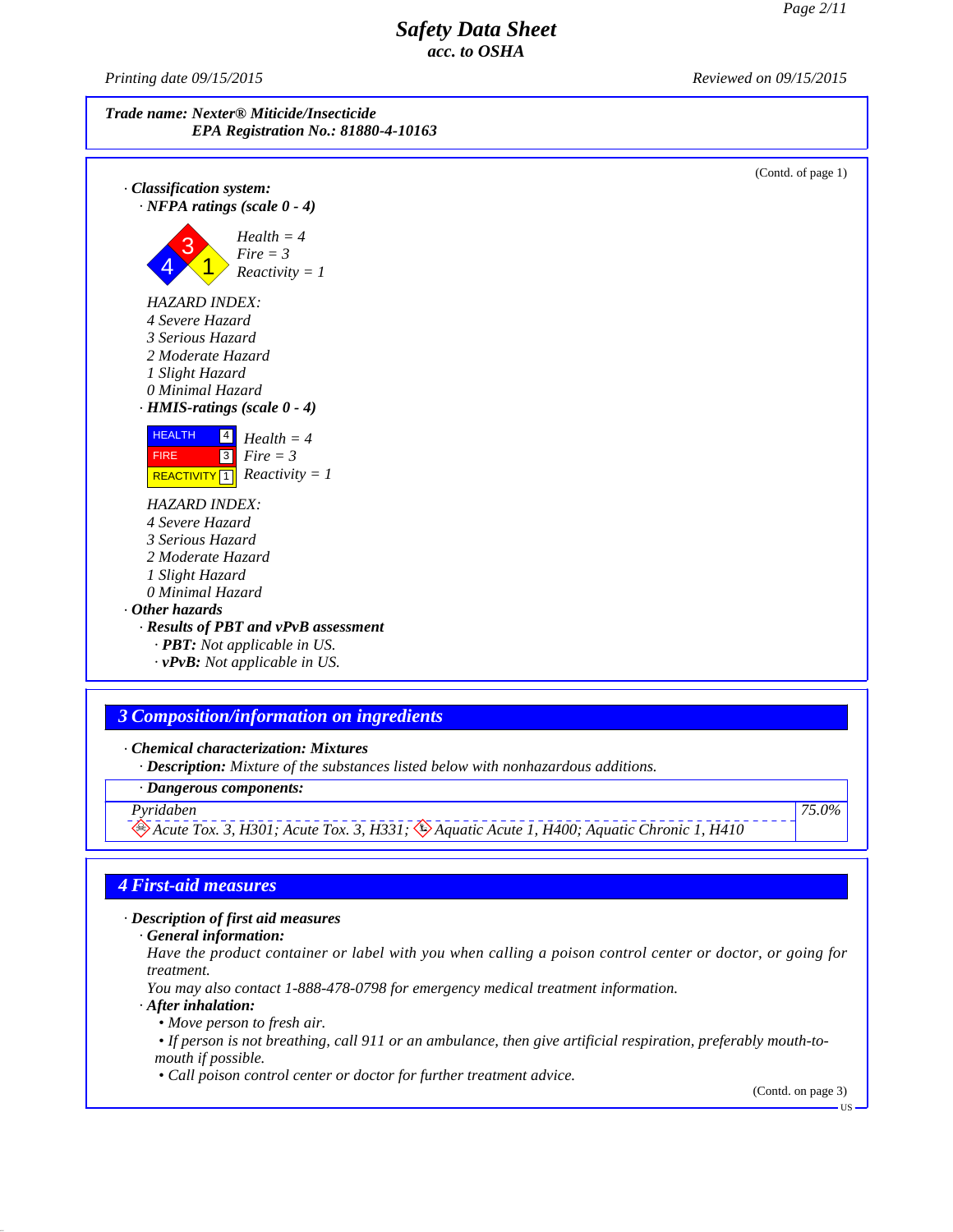*Printing date 09/15/2015 Reviewed on 09/15/2015*

## *Trade name: Nexter® Miticide/Insecticide EPA Registration No.: 81880-4-10163*

## (Contd. of page 2)

## *· After skin contact:*

- *• Take of contaminated clothing.*
- *• Rinse skin immediately with plenty of water for 15-20 minutes.*
- *• Call a poison control center or doctor for treatment advice.*
- *· After eye contact:*
	- *• Hold eye open and rinse slowly and gently with water for 15-20 minutes.*
	- *• Remove contact lenses, if present, after first 5 minutes, then continue rinsing eyes.*
	- *• Call a poison control center or doctor for treatment advice.*
- *· After swallowing:*
	- *• Call a poison control center or doctor immediately for treatment advice.*
	- *• Have person sip a glass of water ifable to swallow.*
	- *• Do not induce vomiting unless told to do so by a poison control center or doctor.*
	- *• Do not give anything by mouth to an unconscious person.*

#### *· Information for doctor:*

- *· Most important symptoms and effects, both acute and delayed Unknown*
- *· Indication of any immediate medical attention and special treatment needed None*

## *\* 5 Fire-fighting measures*

*· Extinguishing media*

- *· Suitable extinguishing agents: CO2, extinguishing powder or water spray. Fight larger fires with water spray. · Special hazards arising from the substance or mixture*
	- *Hydrogen chloride (HCl) Nitrogen oxides (NOx) Sulphur dioxide (SO2) Carbon monoxide (CO)*

- *· Advice for firefighters*
	- *· Protective equipment: Wear self-contained respiratory protective device.*

*· Additional information*

Explosive dust/air mixtures can form in atmospheres as low as 9% oxygen. Ignition energy required is as low as *15 millijoules. Typical dust/air mixtures capable of exploding contain 40 g per cubic meter. Exotherm initiation temperature (Grewer oven): 394 °C*

## *6 Accidental release measures*

*· Personal precautions, protective equipment and emergency procedures*

*May be fatal if inhaled. Do not breathe dust or spray mist.*

*Harmful if swallowed or absorbed through skin. Avoid contact with skin.*

*· Environmental precautions: Do not allow to enter sewers/ surface or ground water.*

## *· Methods and material for containment and cleaning up:*

- *Dispose contaminated material as waste according to item 13. Ensure adequate ventilation.*
- *· Reference to other sections*

41.2.6

*See Section 7 for information on safe handling. See Section 8 for information on personal protection equipment. See Section 13 for disposal information.*

(Contd. on page 4)

 $\overline{US}$   $\longrightarrow$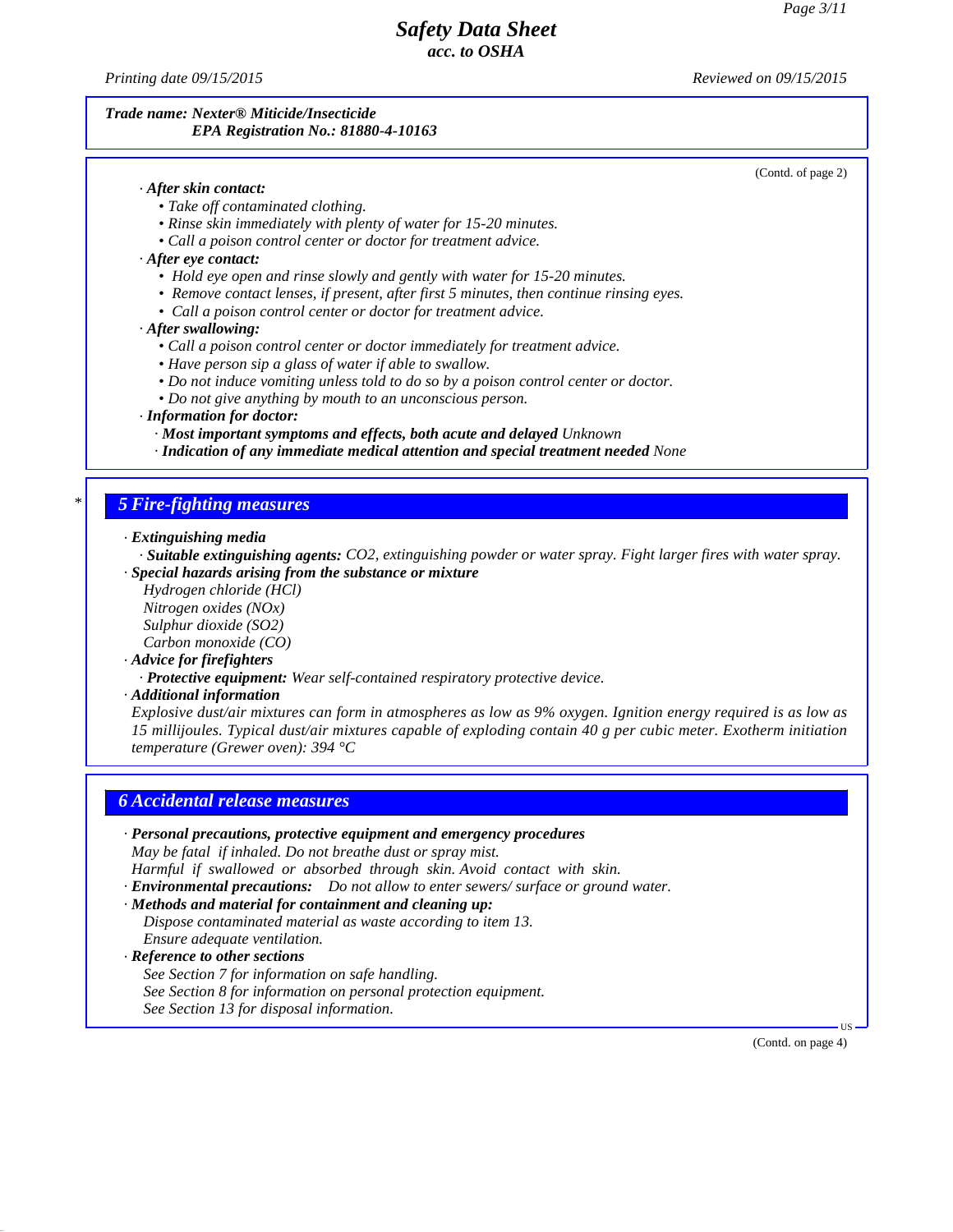*Printing date 09/15/2015 Reviewed on 09/15/2015*

*Trade name: Nexter® Miticide/Insecticide EPA Registration No.: 81880-4-10163*

(Contd. of page 3)

## *7 Handling and storage*

#### *· Handling:*

## *· Precautions for safe handling*

*May be fatal if inhaled. Do notbreathe dust or spray mist. For handling activities, use dust/mist-filtering respirator (MSHA/NIOSH approval numbers prefix TC-21C), or a NIOSH approved respirator with N, P, R, or HE pre-filter. Wear long-sleeved shirt and long pants, socks and shoes and waterproof gloves. Harmful if swallowed or absorbed through skin. Avoid contact with skin. Remove contaminated clothing and wash before* reuse. Causes moderate eve irritation. Do not get in eves or on clothing. Wear goggles, face shield, or safety *glasses. Wash thoroughly with soap and water after handling.*

#### *· Information about protection against explosions and fires:*

*Keep ignition sources away - Do notsmoke.*

*Keep respiratory protective device available.*

#### *· Conditions for safe storage, including any incompatibilities*

#### *· Storage:*

- *· Requirements to be met by storerooms and receptacles: Store in a cool, dry place.*
- *· Information about storage in one common storage facility: Store away from foodstuf s.*
- *· Further information about storage conditions:*

*This package contains water-soluble bags inside a foilliner (overwrap). Do notremove the water-soluble* bags from the overwrap except for immediate use. If all the water-soluble bags are not used, carefully reseal *the overwrap. The water-soluble bags may break if they are exposed to moisture, handled excessively, or handled with wethands or wet gloves.*

*· Specific end use(s) No further relevant information available.*

## *8 Exposure controls/personal protection*

*· Additional information about design of technical systems: No further data; see item 7.*

#### *· Control parameters*

*· Components with limit values that require monitoring at the workplace:*

The product does not contain any relevant quantities of materials with critical values that have to be monitored *at the workplace.*

*· Additional information: The lists that were valid during the creation were used as basis.*

#### *· Exposure controls*

## *· Personal protective equipment:*

## *· General protective and hygienic measures:*

*Wash hands thoroughly with soap and water after handling and before eating, drinking, chewing gum, using tobacco or using the toilet.*

*Discard clothing and other absorbent materials that have been drenched or heavily contaminated with this product's concentrate. Do not re- use them. Follow themanufacturer's instructions for cleaning and maintaining PPE. If no such instructions for washables, use detergent and hotwater. Keep and wash PPE separately from other laundry.*

## *· Breathing equipment:*

In case of brief exposure or low pollution use respiratory filter device. In case of intensive or longer exposure *use respiratory protective device that is independent of circulating air.*

## *· Protection of hands:*

41.2.6



(Contd. on page 5)

US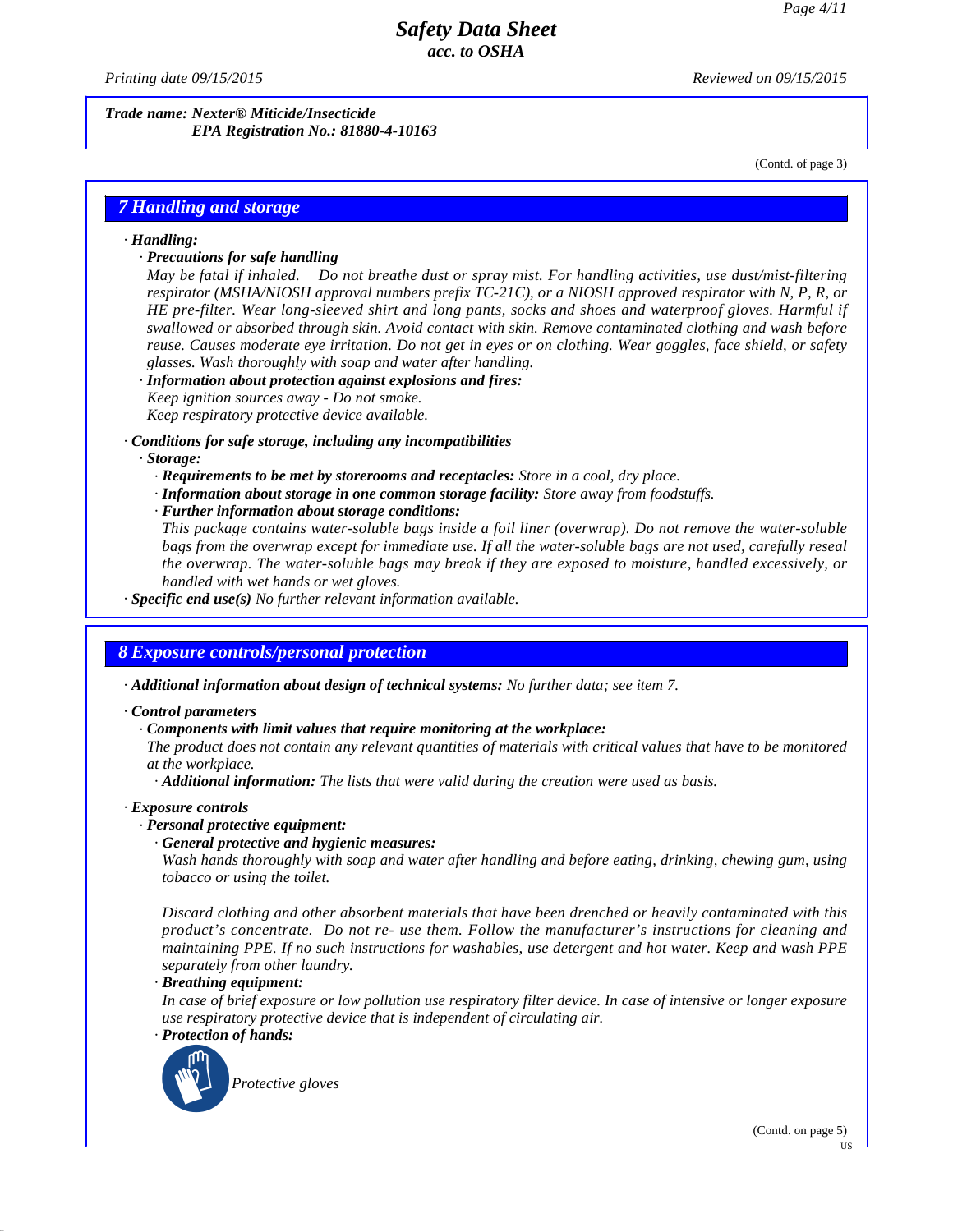*Printing date 09/15/2015 Reviewed on 09/15/2015*

41.2.6

## *Trade name: Nexter® Miticide/Insecticide EPA Registration No.: 81880-4-10163*

(Contd. of page 4) *The glove material has to be impermeable and resistant to the product/ the substance/ the preparation. · Penetration time of glove material* The exact break through time has to be found out by the manufacturer of the protective gloves and has to *be observed. · Eye protection: Safety glasses · Body protection: Applicators and other handlers must wear: Long-sleeved shirt and long pants Shoes plus socks Waterproof gloves Protective eye wear For handling activities, use dust/mist filtering respirator (MSHA/NIOSH approval numbers prefix TC- 21C), or a NIOSH approved respirator with a N, P, R, or HE pre-filter. Chemical resistant headgear for overhead exposure.*

*9 Physical and chemical properties · Information on basic physical and chemical properties · General Information*

| $\cdot$ Appearance:               |                                               |  |
|-----------------------------------|-----------------------------------------------|--|
| $\cdot$ Form:                     | Powder                                        |  |
| Color:                            | Light tan                                     |  |
| $\cdot$ Odor:                     | Vanilla                                       |  |
| Odour threshold:                  | Not determined.                               |  |
| $\cdot$ pH-value:                 | Not applicable.                               |  |
| Change in condition               |                                               |  |
| · Melting point/Melting range:    | Undetermined.                                 |  |
| · Boiling point/Boiling range:    | Undetermined.                                 |  |
| · Flash point:                    | Not applicable.                               |  |
| · Flammability (solid, gaseous):  | Not determined.                               |  |
| · Ignition temperature:           |                                               |  |
| · Decomposition temperature:      | Not determined.                               |  |
| $\cdot$ Auto igniting:            | Product is not self-igniting.                 |  |
| · Danger of explosion:            | Product does not present an explosion hazard. |  |
| · Explosion limits:               |                                               |  |
| $\cdot$ Lower:                    | Not determined.                               |  |
| $\cdot$ Upper:                    | Not determined.                               |  |
| · Vapor pressure:                 | Not applicable.                               |  |
| $\cdot$ Density at 20 °C (68 °F): | $0.249 - 0.215$ g/cm <sup>3</sup>             |  |
| · Relative density                | Not determined.                               |  |
| · Vapour density                  | Not applicable.                               |  |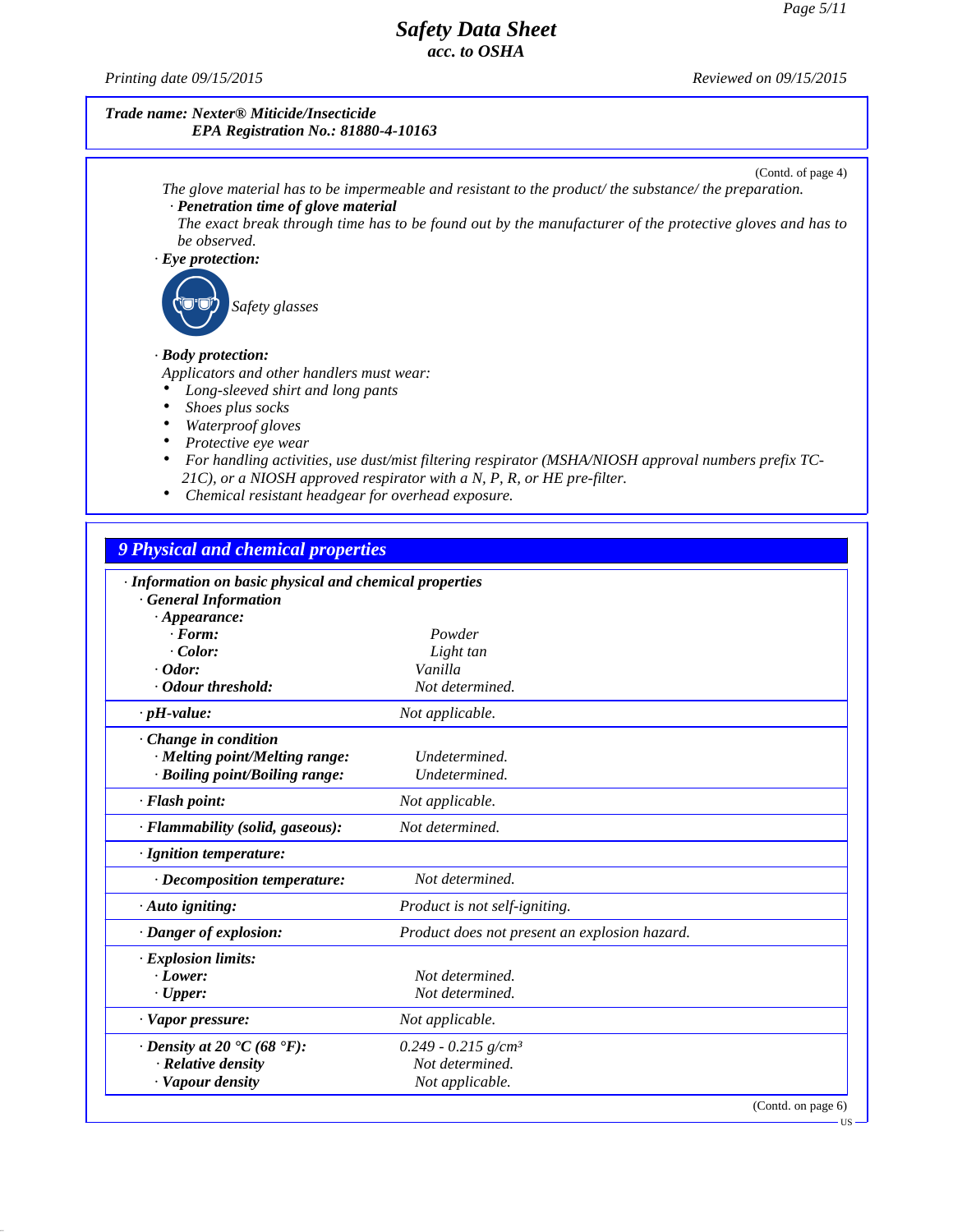*Printing date 09/15/2015 Reviewed on 09/15/2015*

## *Trade name: Nexter® Miticide/Insecticide EPA Registration No.: 81880-4-10163*

|                                                            |                                            | (Contd. of page 5) |
|------------------------------------------------------------|--------------------------------------------|--------------------|
| $\cdot$ Evaporation rate                                   | Not applicable.                            |                    |
| $\cdot$ Solubility in / Miscibility with                   |                                            |                    |
| $\cdot$ Water:                                             | Dispersible.                               |                    |
| · Partition coefficient (n-octanol/water): Not determined. |                                            |                    |
| $\cdot$ Viscosity:                                         |                                            |                    |
| $\cdot$ Dynamic:                                           | Not applicable.                            |                    |
| $\cdot$ Kinematic:                                         | Not applicable.                            |                    |
| · Solvent content:                                         |                                            |                    |
| $\cdot$ Organic solvents:                                  | $0.0\%$                                    |                    |
| $\cdot$ Other information                                  | No further relevant information available. |                    |

# *10 Stability and reactivity*

*· Reactivity No further relevant information available. · Chemical stability Stable under normal conditions*

- *· Thermal decomposition / conditions to be avoided: No decomposition if used according to specifications.*
- *· Possibility of hazardous reactions No dangerous reactions known.*
- *· Conditions to avoid No further relevant information available.*
- *· Incompatible materials: Strong oxidizers*

*· Hazardous decomposition products: Hydrogen chloride (HCl) Nitrogen oxides Sulfur dioxide Carbon monoxide (CO) No dangerous decomposition products known.*

# *11 Toxicological information*

*· Information on toxicological effects*

| $\cdot$ Acute toxicity: |  |
|-------------------------|--|
|-------------------------|--|

| · LD/LC50 values that are relevant for classification:                                           |
|--------------------------------------------------------------------------------------------------|
| 1930 $mg/kg$ (rat)<br>LD50<br>Oral                                                               |
| LD50<br>$>$ 2000 mg/kg (rat)<br>Dermal                                                           |
| Inhalative LC50/4 h 0.09 mg/l (rat)                                                              |
| · Primary irritant effect:                                                                       |
| $\cdot$ on the skin: No irritant effect.                                                         |
| $\cdot$ on the eye: No irritating effect.                                                        |
| · Sensitization: No sensitizing effects known.                                                   |
| · Additional toxicological information:                                                          |
| The product shows the following dangers according to internally approved calculation methods for |
| <i>preparations:</i>                                                                             |
| Toxic                                                                                            |
| Carcinogenic categories                                                                          |
| · IARC (International Agency for Research on Cancer)                                             |

*None of the ingredients are listed.*

41.2.6

(Contd. on page 7)

LIC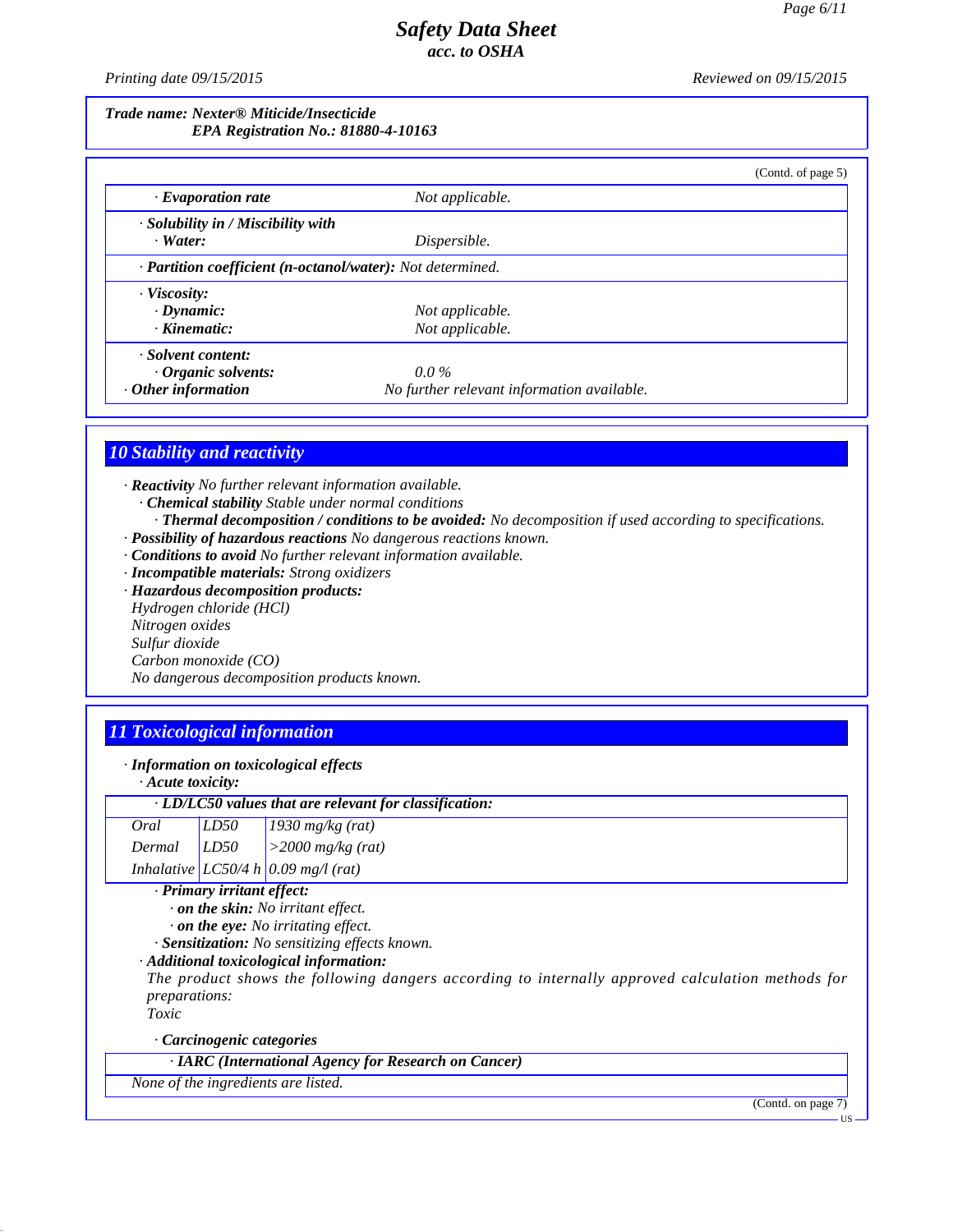*Printing date 09/15/2015 Reviewed on 09/15/2015*

*Trade name: Nexter® Miticide/Insecticide EPA Registration No.: 81880-4-10163*

(Contd. of page 6)

*· NTP (National Toxicology Program)*

*None of the ingredients are listed.*

#### *· OSHA-Ca (Occupational Safety & Health Administration)*

*None of the ingredients are listed.*

## *12 Ecological information*

#### *· Toxicity*

This pesticide is toxic to fish and aquatic invertebrates. Do not apply directly to water or to areas where surface water is present or to intertidal areas below the mean high-water mark. Keep out of lakes, ponds, or streams. Do *not contaminate water by cleaning of equipment or disposal of equipment washwaters. Do not apply when weather conditions favor drift from target area. Drift or runoff from treated areas may be hazardous to* fish in adjacent sites. This product is highly toxic to bees. Do not apply this product or allow it to drift to *blooming crops or weeds while bees are actively visiting the treatment area. · Aquatic toxicity: No further relevant information available.*

- *· Persistence and degradability No further relevant information available.*
- *· Behavior in environmental systems:*
	- *· Bioaccumulative potential No further relevant information available.*
	- *· Mobility in soil No further relevant information available.*
- *· Ecotoxical effects:*
	- *· Remark: Very toxic for fish*
	- *· Other information:*
	- *For the active ingredient:*
		- *Bluegill sunfish, LC50 (96-h): 1.8-3.3 3 μg/L*

*Rainbow trout, LC50 (96-h): 0.73 μg/L Green algae, EC50 (48-h): > 1 mg/L*

*Daphnia magna, EC50 (48-h): 0.38 μg/L*

- *Bobwhite Quail, Oral LD50: > 2250 mg/kg*
- *Mallard Duck, Oral LD50: > 2500 mg/kg*
- *Honeybees, LD50 (contact): 0.024 μg/bee*

*· Additional ecological information:*

#### *· General notes:*

*Water hazard class 3 (Self-assessment): extremely hazardous for water*

*Do not allow product to reach ground water, water course or sewage system, even in small quantities. Danger to drinking water ifeven extremely small quantities leak into the ground.*

*Also poisonous for fish and plankton in water bodies.*

*Very toxic for aquatic organisms*

- *· Results of PBT and vPvB assessment*
	- *· PBT: Not applicable.*
	- *· vPvB: Not applicable.*
- *· Other adverse effects No further relevant information available.*

## *13 Disposal considerations*

*· Waste treatment methods*

*· Recommendation:*

41.2.6

(Contd. on page 8)

**HS**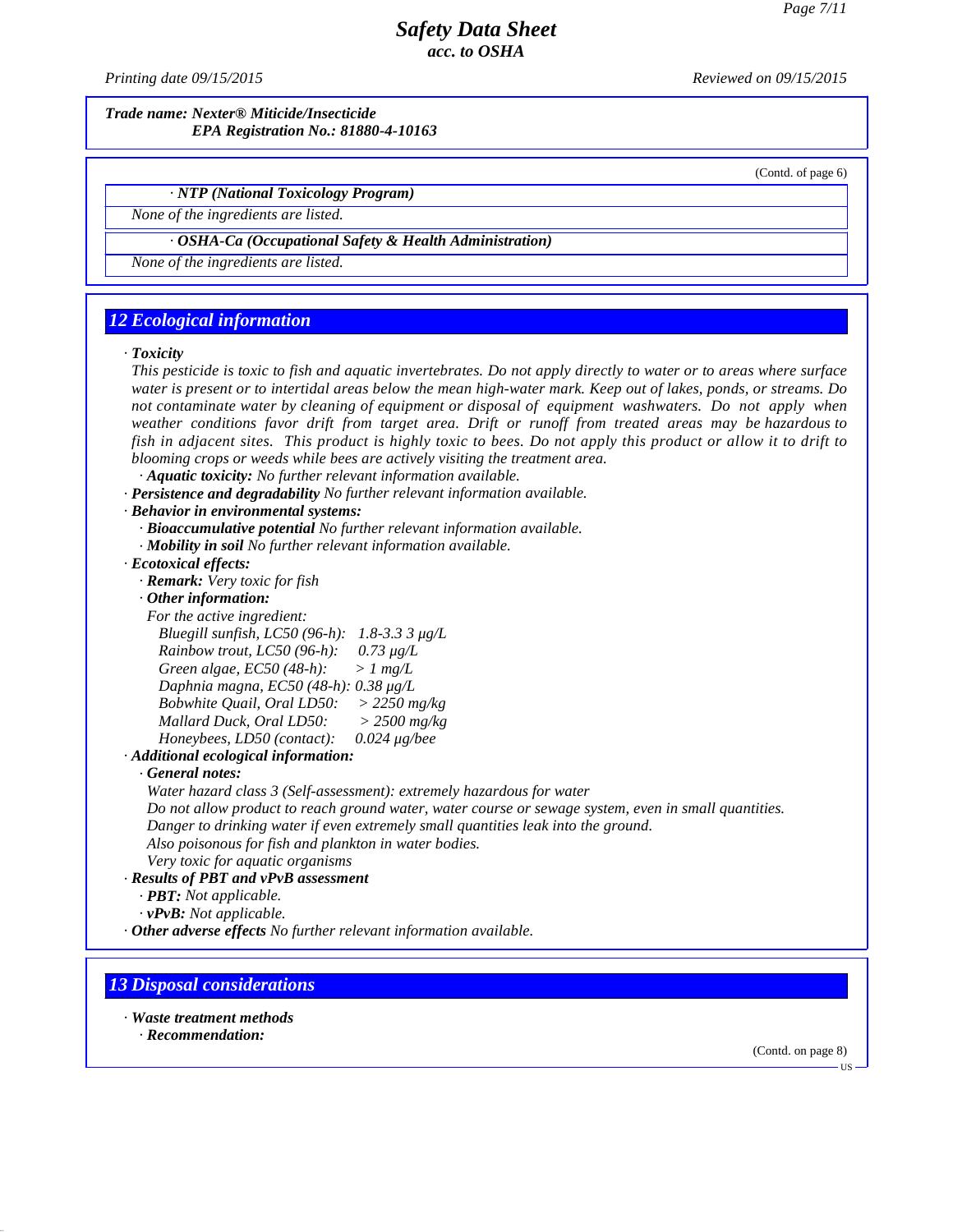*Printing date 09/15/2015 Reviewed on 09/15/2015*

## *Trade name: Nexter® Miticide/Insecticide EPA Registration No.: 81880-4-10163*

#### (Contd. of page 7)

*Pesticide wastes are acutely hazardous. Wastes resulting from this product may be disposed of on site* or at an approved waste disposal facility. Improper disposal of excess pesticide, spray mix, or rinsate is a violation of federal law. If these wastes cannot be disposed of according to label instructions, contact the state *agency responsible for pesticide regulation or the Hazardous Waste representative at the nearest EPA Regional Of ice for guidance.*

## *· Uncleaned packagings:*

## *· Recommendation:*

41.2.6

*Nonrefillable container. Do notreuse or refill this container. Offer for recycling, if available. The outer case and inner overwrap packaging of the water-soluble bag should be offered for recycling, if available or* disposed of in a sanitary landfill, or by other procedures approved by state and local authorities. If burned, *stay out of smoke. Do notre-use the empty packaging.*

| · UN-Number                                     |                                                                                                   |
|-------------------------------------------------|---------------------------------------------------------------------------------------------------|
| · DOT, ADR, IMDG, IATA                          | <b>UN2588</b>                                                                                     |
| $\cdot$ UN proper shipping name                 |                                                                                                   |
| $\cdot$ ADR                                     | 2588 Pesticides, solid, toxic, n.o.s. (Pyridaben)                                                 |
| $\cdot$ IMDG                                    | PESTICIDES, SOLID, TOXIC, N.O.S. (Pyridaben), MARINE                                              |
|                                                 | <b>POLLUTANT</b>                                                                                  |
| $\cdot$ IATA                                    | PESTICIDES, SOLID, TOXIC, N.O.S. (Pyridaben)                                                      |
| · Transport hazard class(es)                    |                                                                                                   |
| $·$ ADR, IATA                                   |                                                                                                   |
|                                                 |                                                                                                   |
| . Class                                         | 6.1 Toxic substances                                                                              |
| $-Label$                                        | 6.1<br><u>.</u>                                                                                   |
| $\cdot$ IMDG<br>₩                               |                                                                                                   |
| . Class                                         | 6.1 Toxic substances                                                                              |
| · Label                                         | 6.1                                                                                               |
| · Packing group<br>ADR, IMDG, IATA              | $I\!I$                                                                                            |
| · Environmental hazards:<br>· Marine pollutant: | Product contains environmentally hazardous substances: Pyridaben<br>Yes<br>Symbol (fish and tree) |
| · Special precautions for user                  | Warning: Toxic substances                                                                         |
| · Danger code (Kemler):                         | 60                                                                                                |
| · EMS Number:                                   | $F-A, S-A$                                                                                        |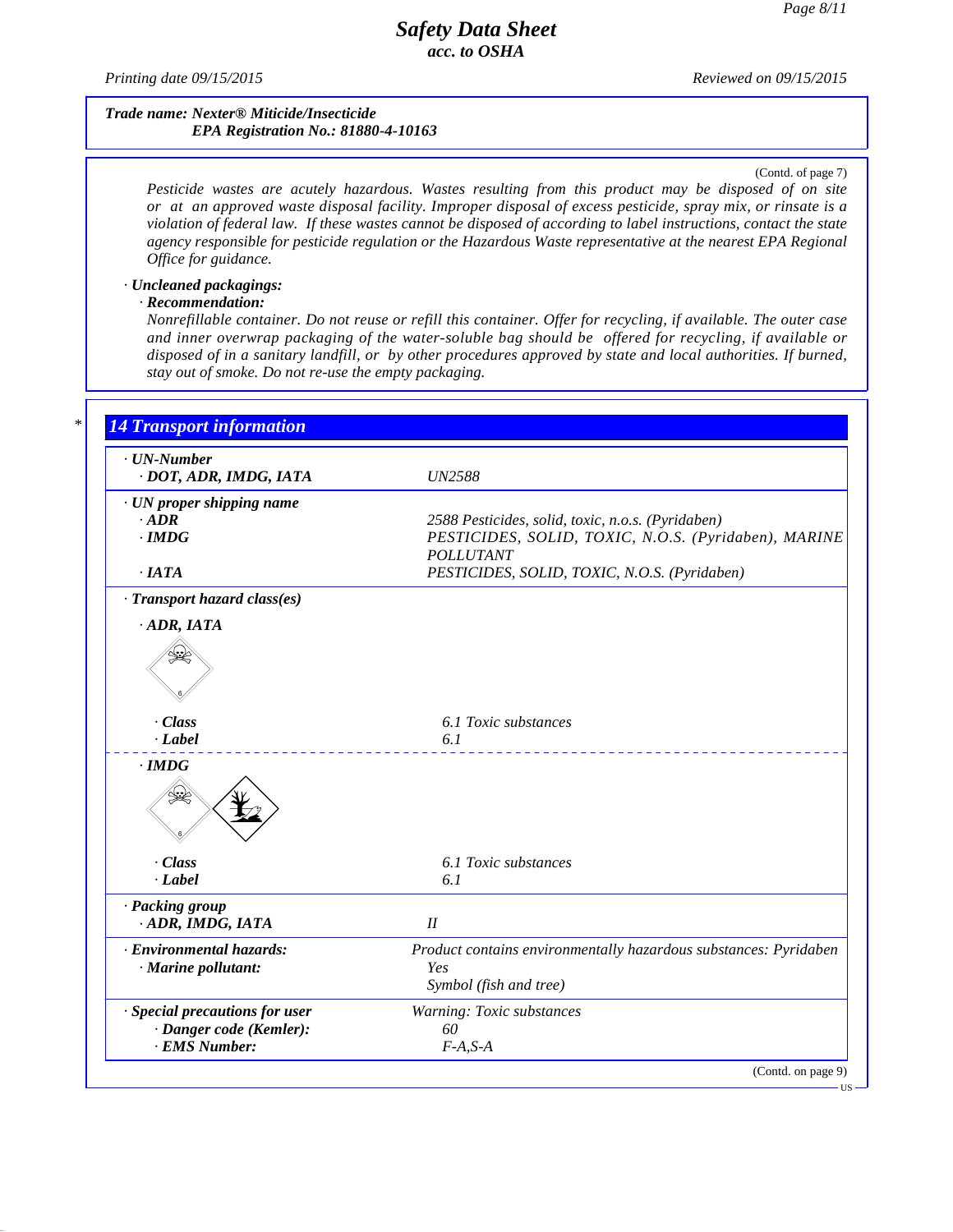*Printing date 09/15/2015 Reviewed on 09/15/2015*

*Trade name: Nexter® Miticide/Insecticide EPA Registration No.: 81880-4-10163*

| $\cdot$ Transport in bulk according to Annex II of<br><b>MARPOL73/78 and the IBC Code</b> | Not applicable                                   |
|-------------------------------------------------------------------------------------------|--------------------------------------------------|
| · Transport/Additional information:                                                       |                                                  |
| · Quantity limitations                                                                    | On passenger aircraft/rail: 100 kg               |
|                                                                                           | On cargo aircraft only: 200 kg                   |
| $\cdot$ ADR                                                                               |                                                  |
| $\cdot$ Excepted quantities (EQ)                                                          | Code: El                                         |
|                                                                                           | Maximum net quantity per inner packaging: 30 g   |
|                                                                                           | Maximum net quantity per outer packaging: 1000 g |
| $\cdot$ IMDG                                                                              |                                                  |
| $\cdot$ Limited quantities (LQ)                                                           | $5\ kg$                                          |
| $\cdot$ Excepted quantities (EQ)                                                          | Code: El                                         |
|                                                                                           | Maximum net quantity per inner packaging: 30 g   |
|                                                                                           | Maximum net quantity per outer packaging: 1000 g |

## *\* 15 Regulatory information*

#### *· Safety, health and environmental regulations/legislation specific for the substance or mixture EPA /FIFRA Information:*

This chemical is a pesticide product registered by the Environmental Protection Agency (EPA) and is subject to *certain labeling requirements under federal pesticide law. These requirements differ from the classification criteria and hazard information required for safety data sheets, and for workplace labels of non-pesticide chemicals.*

*· SARA Title III*

*· Section 355 (extremely hazardous substances):*

*None of the ingredients are listed.*

*· Section 313 (Specific toxic chemical listings):*

*None of the ingredients are listed.*

*· TSCA (Toxic Substances Control Act):*

*None of the ingredients are listed.*

*· Proposition 65*

*· Chemicals known to cause cancer:*

*None of the ingredients are listed.*

*· Chemicals known to cause reproductive toxicity for females:*

*None of the ingredients are listed.*

*· Chemicals known to cause reproductive toxicity for males:*

*None of the ingredients are listed.*

*· Chemicals known to cause developmental toxicity:*

*None of the ingredients are listed.*

*· Carcinogenicity categories*

*· EPA (Environmental Protection Agency)*

*None of the ingredients are listed.*

41.2.6

(Contd. on page 10)

US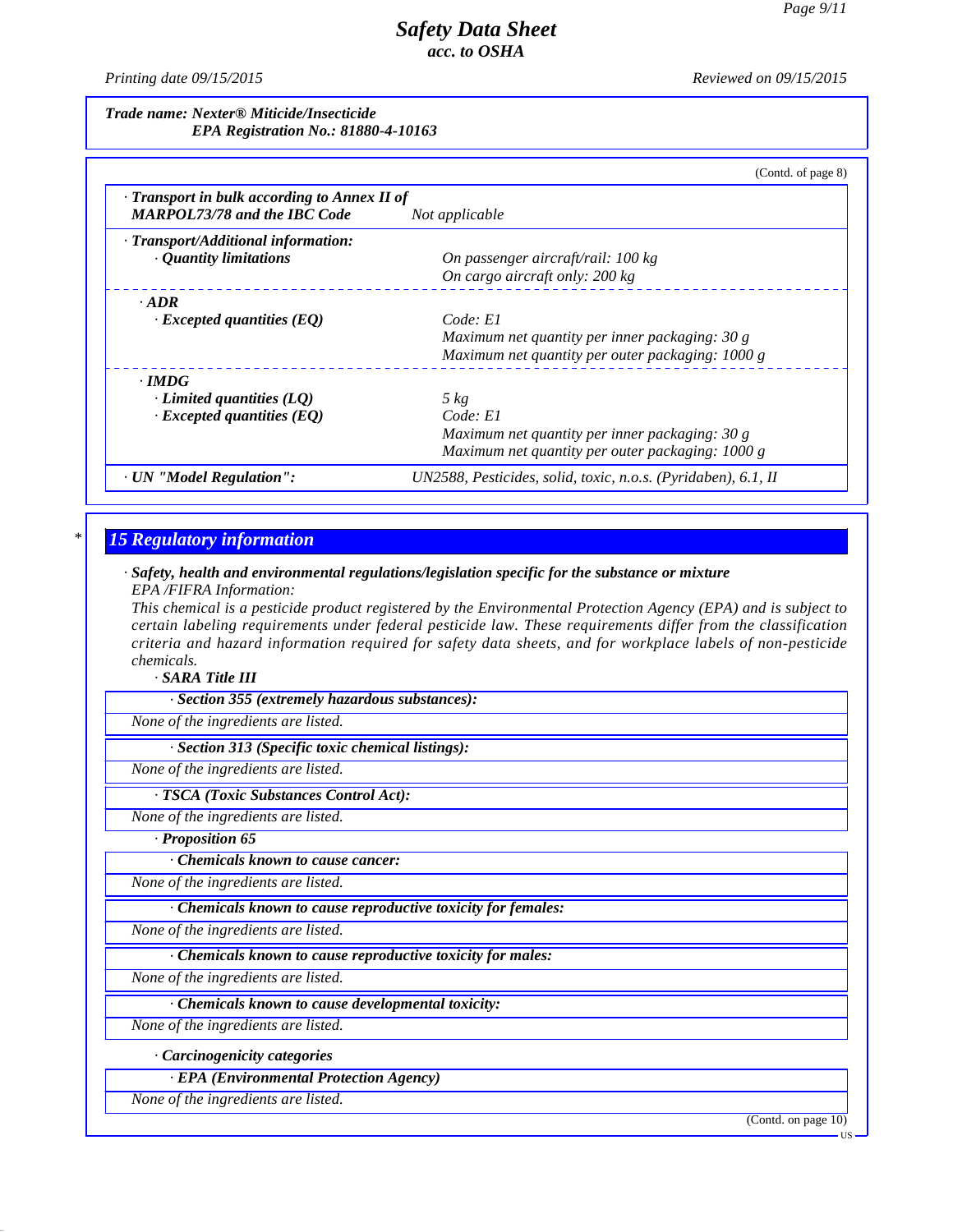*Printing date 09/15/2015 Reviewed on 09/15/2015*

*Trade name: Nexter® Miticide/Insecticide EPA Registration No.: 81880-4-10163*

(Contd. of page 9)

## *· TLV (Threshold Limit Value established by ACGIH)*

*None of the ingredients are listed.*

#### *· NIOSH-Ca (National Institute for Occupational Safety and Health)*

*None of the ingredients are listed.*

#### *· GHS label elements*

*The product is classified and labeled according to the Globally Harmonized System (GHS).*

*· Hazard pictograms Not applicable*

*· Signal word: Hazard pictograms*<br> *Not applicable*<br> *Signal word:*<br>
(USA EPA) WARNING

*· Hazard-determining components of labeling: Pyridaben*

#### *· Hazard statements*

*May be fatal if inhaled. Do not breathe dust or spray mist. For handling activities, use dust/mist filtering respirator (MSHA/NIOSH approval numbers prefix TC-21C), or a NIOSH approved respirator with a N, P, Fordaben*<br> *Pyridaben*<br> *May be fatal if inhaled. Do not breathe dust or spray mist. For handling activities, use dust/mist filtering*<br> *May be fatal if inhaled. Do not breathe dust or spray mist. For handling activities, Rianding*<br> *Razard statements*<br> *May be fatal if inhaled. Do not breathe dust or spray mist. For handling activities, use dust/mist filtering*<br> *R, or HE pre-filter. Wear long-sleeved shirt and long pants, socks and shoes if* Hazard statements<br> *May be fatal if inhaled. Do not breathe dust or spray mist. For handling activities, use dust/mist filtering*<br> *respirator (MSHA/NIOSH approval numbers prefix TC-21C), or a NIOSH approved respira before reuse. Causes moderate and the dust or spray mist. For handling activities, use dust/mist filtering***<br>***before full inhaled. Do not breathe dust or spray mist. For handling activities, use dust/mist filtering***<br>***resp May be fatal if inhaled. Do not breathe dust or spray mist. For handling activities, use dust/mist filtering*<br>*respirator (MSHA/NIOSH approval numbers prefix TC-21C), or a NIOSH approved respirator with a N, P,*<br>*R, or HE respirator (MSHA/NIOSH approval numbers prefix*<br>*R, or HE pre-filter. Wear long-sleeved shirt and lon*<br>*if swallowed or absorbed through skin. Avoid con*<br>*before reuse. Causes moderate eye irritation. Do no<br>safety glasses* 

#### *· Precautionary statements*

*Wash thoroughly after handling. Do not eat, drink or smoke when using this product. IF SWALLOWED: Call a POISON CENTER/doctor ifyou feel unwell. Rinse mouth. Dispose of contents/container in accordance with local/regional/national/international regulations.*

*· Chemical safety assessment: A Chemical Safety Assessment has not been carried out.*

## *\* 16 Other information*

41.2.6

This information is based on our present knowledge. However, this shall not constitute a guarantee for any *specific product features and shall not establish a legally valid contractual relationship.*

- *· Department issuing SDS: Supply Chain*
- *· Contact: sds@gowanco.com*
	- *· Date of preparation / last revision 09/15/2015 / 4*
	- *· Abbreviations and acronyms:*

ADR: Accord européen sur le transport des marchandises dangereuses par Route (European Agreement concerning the International *Carriage of Dangerous Goods by Road) IMDG: International Maritime Code for Dangerous Goods*

- *DOT: US Department of Transportation IATA: International Air Transport Association*
- *ACGIH: American Conference of Governmental Industrial Hygienists*
- *EINECS: European Inventory of Existing Commercial Chemical Substances*
- *ELINCS: European List of Notified Chemical Substances*
- *CAS: Chemical Abstracts Service (division of the American Chemical Society)*
- *NFPA: National Fire Protection Association (USA)*

(Contd. on page 11)

US